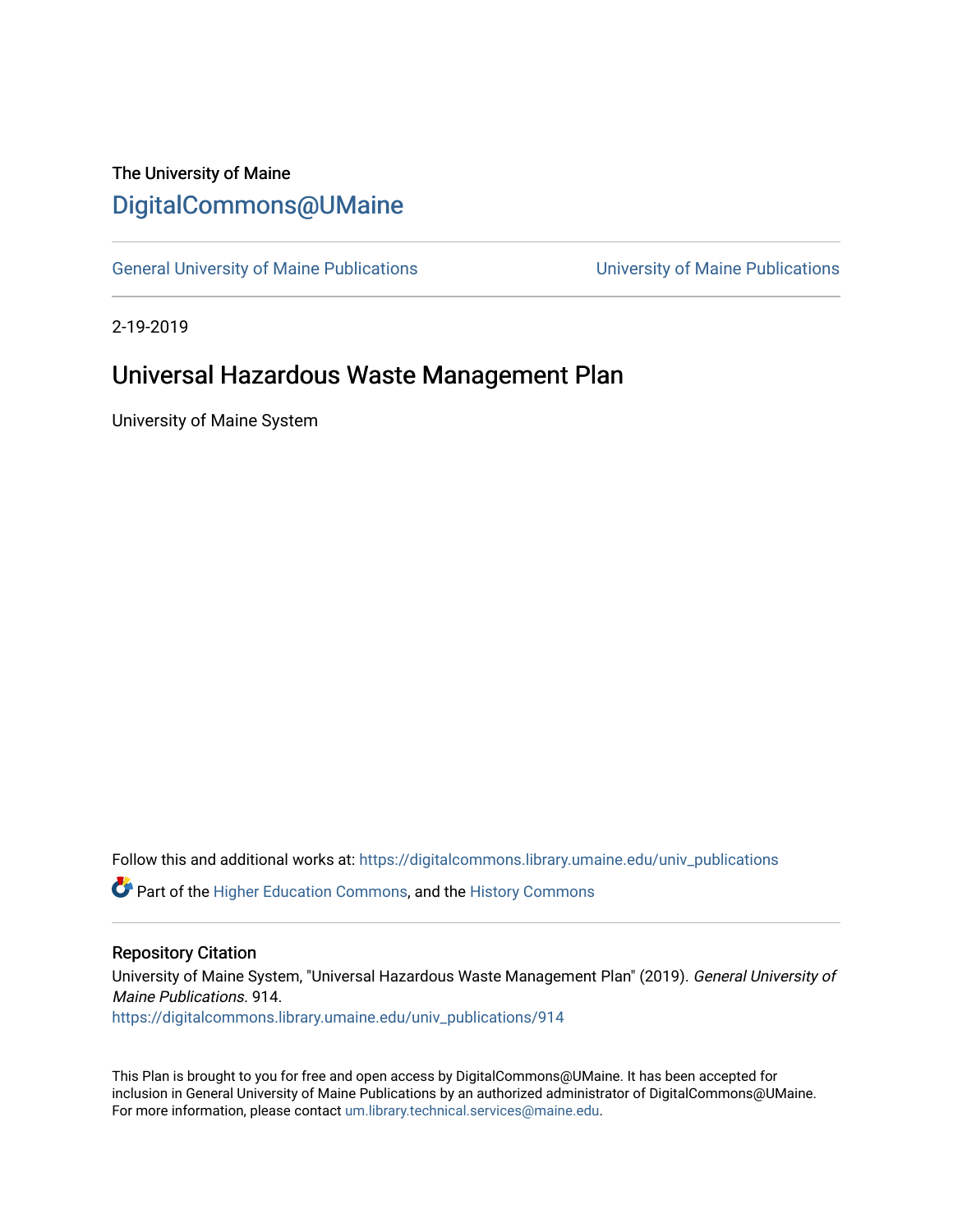### Universal Hazardous Waste Management Plan

**Universal hazardous wastes, as regulated by the Maine Department of Environmental Protection, (MDEP) include** the following universally generated hazardous wastes:

- Cathode Ray Tubes (CRT)(*e.g.,* Computer Monitors, flat panel displays and TV's)
- Mercury-containing or Lead-containing lamps (*e.g.,* Fluorescent lamps and high-intensity discharge (HID) lamps)
- Mercury-containing thermostats
- Mercury-containing devices (*e.g.,* Mercury switches, relays, manometers, etc.)
- Non-leaking intact PCB containing ballasts
- Batteries that contain toxic metals (unless returned through a Department of Environmental Protection (DEP) approved Manufacturer Takeback Program). Batteries, including Nickel Cadmium, Metal Hydride, small sealed lead acid, Lithium, Mercuric Oxide, Zinc Air and Silver Oxide button batteries would be included in this category. *NOTE: Vehicle Lead Acid Batteries are Hazardous Waste unless intact and returned via the Battery Deposit System.*
- Oil-based architectural paint limited to interior and exterior architectural coatings sold in containers of 5 gallons or less that is unused but intended for painting components of houses or other buildings.

The University of Maine recycles electronics and alkaline batteries along with their regulated universal waste. Electronic waste includes items such as lap top computers and other computer peripherals.

**Training is required** for all employees or contractors who handle universal waste. Training may be completed by reviewing this policy with the employee/contractor and completing the training record at the end of the document. Training may include a review of the current Maine DEP Universal Waste Handbook.

- Training records must be maintained by the employer for the longer of 30 years or employment.
- Training is required initially and when procedures or regulations change.
- Annual or periodic refresher training is recommended to keep employees informed of any changes in procedures or regulations.

**Containers of Universal Waste** must be managed as follows:

- Universal wastes must be packaged and handled in a manner that prevents breakage.
- Boxes of universal waste must not be stacked more than 5 feet high. This prevents crushing of items stored in boxes in the lower levels.
- Each container of universal hazardous waste **must be labeled** with the following:
	- o A universal waste label
	- o The accumulation start date (date waste is first placed in the container), and
	- o The container full date (date the container becomes full)
- All universal waste containers must be **securely closed** unless waste is being added or removed.
- When the container becomes full (or if waste items are broken) the container must be **sealed** around all openings/seams using wide waterproof tape (NOTE: duct tape should not be used).

**Universal Waste Storage Areas** must be managed as follows:

- Under no circumstances should universal wastes be stored outside (not even temporarily).
- The area must be **clearly marked with a sign** reading "Universal Hazardous Waste Storage".
- Door(s) must be **kept locked** when not in use.
- Aisle space must be maintained to view container, labels, and dates.
- A current tally of the numbers of waste items within the area must be maintained.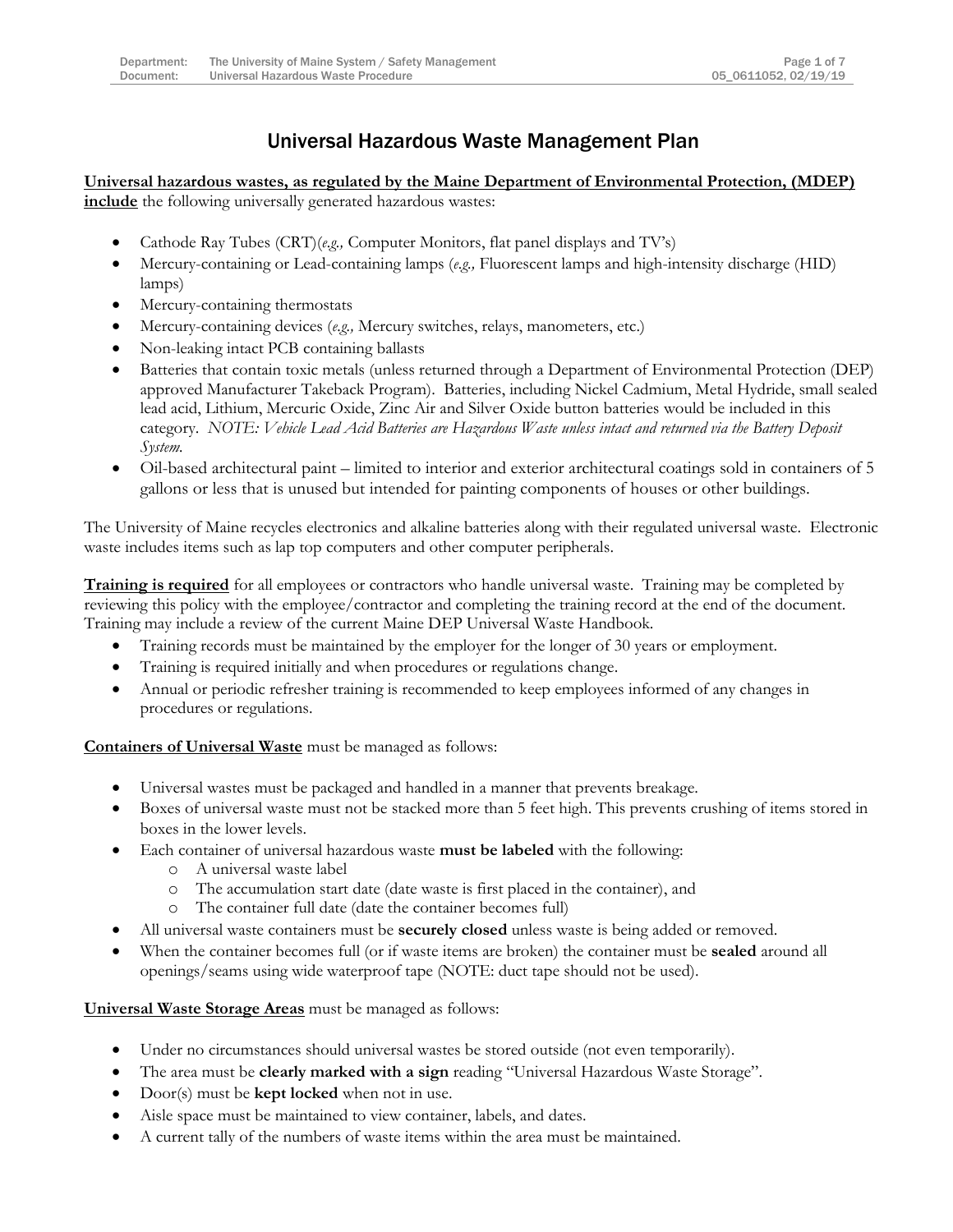- A) For Large Universal Waste Generators (*e.g.,* Orono Campus, USM Portland and Gorham, Witter Farm and Darling Marine Center)
	- Wastes may not be stored for more than 6 months in a storage area.
		- The area must be **inspected weekly** and the following recorded on the log:
			- o Date of the inspection,
			- o Name of inspector, and
			- o Condition of containers and actions taken to address problems discovered
			- o Number of universal waste items stored in the area
	- Keep copies of the inspection log on-site for one year. Follow your sites procedures for submitting logs to Safety Management (SM).
- B) For Remote Small Quantity (SQG) Universal Waste Generator Sites (*e.g.,* Farms other than Witter, CCAR, Hutchinson Center, Extension Offices, USM Lewiston, etc.) with fewer than 200 items on site at any time.
	- The area should be inspected whenever universal waste items are added to or removed from the storage area and the following recorded in the log:
		- o Date of the inspection,
		- o Name of inspector, and
		- o Condition of containers and actions taken to address problems discovered
		- o Number of universal waste items stored in the area
	- Keep copies of the inspection log on-site for one year.

If the tally of all Universal Waste Items approaches 200 for the entire Remote Small Quantity Generator Site – contact UMS SM (581-4055) or USM Resource Recovery (780-4658) to arrange for a waste pickup.

#### **Record Retention:**

- Weekly (LQG) or Periodic (SQG) inspection logs must be kept for one (1) year from the date of shipment or receipt of universal waste.
- Training documentation must be maintained for the longer of 30 years or employment.
- Bills of lading, Certificates of Recycling, and manifests must be kept indefinitely.

#### **Alternative CRT Containers:**

The MDEP has approved alternative acceptable containers for the storage of Universal Waste CRTs (available on their website). The following is a summary of the requirements.

CRTs may be packaged in Gaylords provided that:

- CRT's packaged to prevent shifting (use cardboard if needed to minimize breakage).
- Cover, seal and label each Gaylord when full (do not fill higher that the Gaylord sides).

Unbroken and unboxed CRTs may be stored on shelves provided that:

- Shelving must be of adequate size and construction to support the load.
- Label each CRT on the shelving (Universal Waste Cathode Ray Tube)
- Shelves used to store CRTs may be no higher than five feet off the floor.

Unbroken and unboxed CRTs may be placed on pallets for shipping following DEP Guidance.

Console TVs may be stored and shipped on pallets.

#### **Any of these methods may be used provided UWaste Personnel Training includes a review of the most current DEP Alternate Acceptable Container Guidance and the guidance is strictly followed.**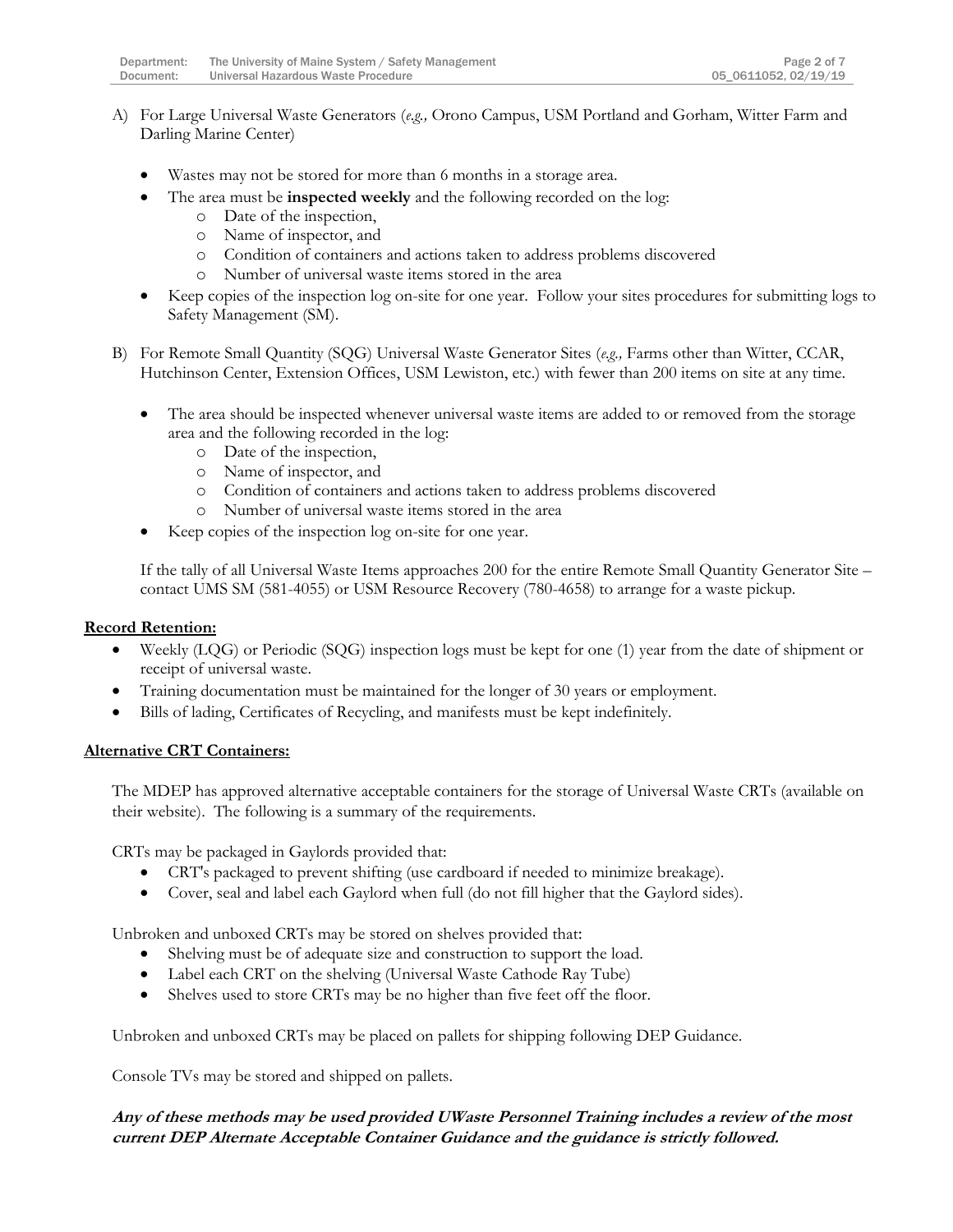#### **Incidental Breakage:**

- Contact UMS SM at (581-4055) or USM Resource Recovery (780-4658) for assistance. Do not attempt to clean up a spill unless you've been trained.
- Broken CRTs must be individually boxed using heavy cardboard boxes with a sealed plastic liner.

#### **To arrange for pickup of universal hazardous waste call:**

Contact UMS SM at (581-4055) or USM Resource Recovery (780-4658)

#### **The following Documentation should be also used for Universal Waste Areas:**

- Universal Waste Storage Area Inspection Log
- Universal Waste Storage Area Inspection Log Remote Small Quantity Generator Sites
- Universal Waste Annual Self-Inspection Checklist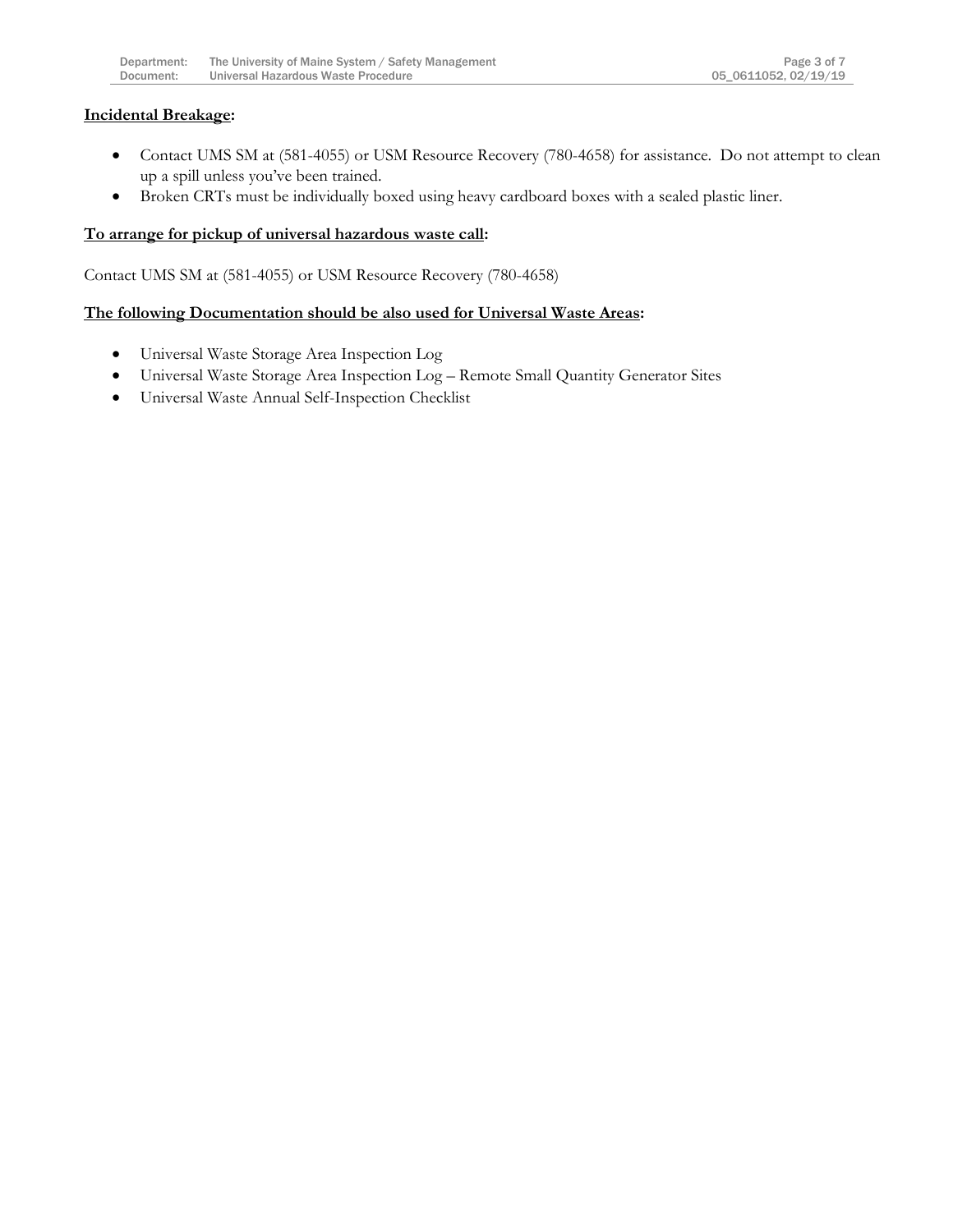#### **This procedure may be used to certify universal hazardous waste training by completing the following:**

| Supervisor (or Trainer) Name (print)                                                                        | Supervisor or Trainer (signature) |
|-------------------------------------------------------------------------------------------------------------|-----------------------------------|
| Department                                                                                                  | Date                              |
| Was DEP Alternative Acceptable Container Guidance included in training? (circle one) YES<br>NO <sub>1</sub> |                                   |
| Employee Name (print):                                                                                      | Employee (signature)              |
| Employee Name (print):                                                                                      | Employee (signature)              |
| Employee Name (print):                                                                                      | Employee (signature)              |
| Employee Name (print):                                                                                      | Employee (signature)              |
| Employee Name (print):                                                                                      | Employee (signature)              |
| Employee Name (print):                                                                                      | Employee (signature)              |
| Employee Name (print):                                                                                      | Employee (signature)              |
| Employee Name (print):                                                                                      | Employee (signature)              |
| Employee Name (print):                                                                                      | Employee (signature)              |
| Employee Name (print):                                                                                      | Employee (signature)              |
| Employee Name (print):                                                                                      | Employee (signature)              |
| Employee Name (print):                                                                                      | Employee (signature)              |
| Employee Name (print):                                                                                      | Employee (signature)              |
| Employee Name (print):                                                                                      | Employee (signature)              |
| Employee Name (print):                                                                                      | Employee (signature)              |
| Employee Name (print):                                                                                      | Employee (signature)              |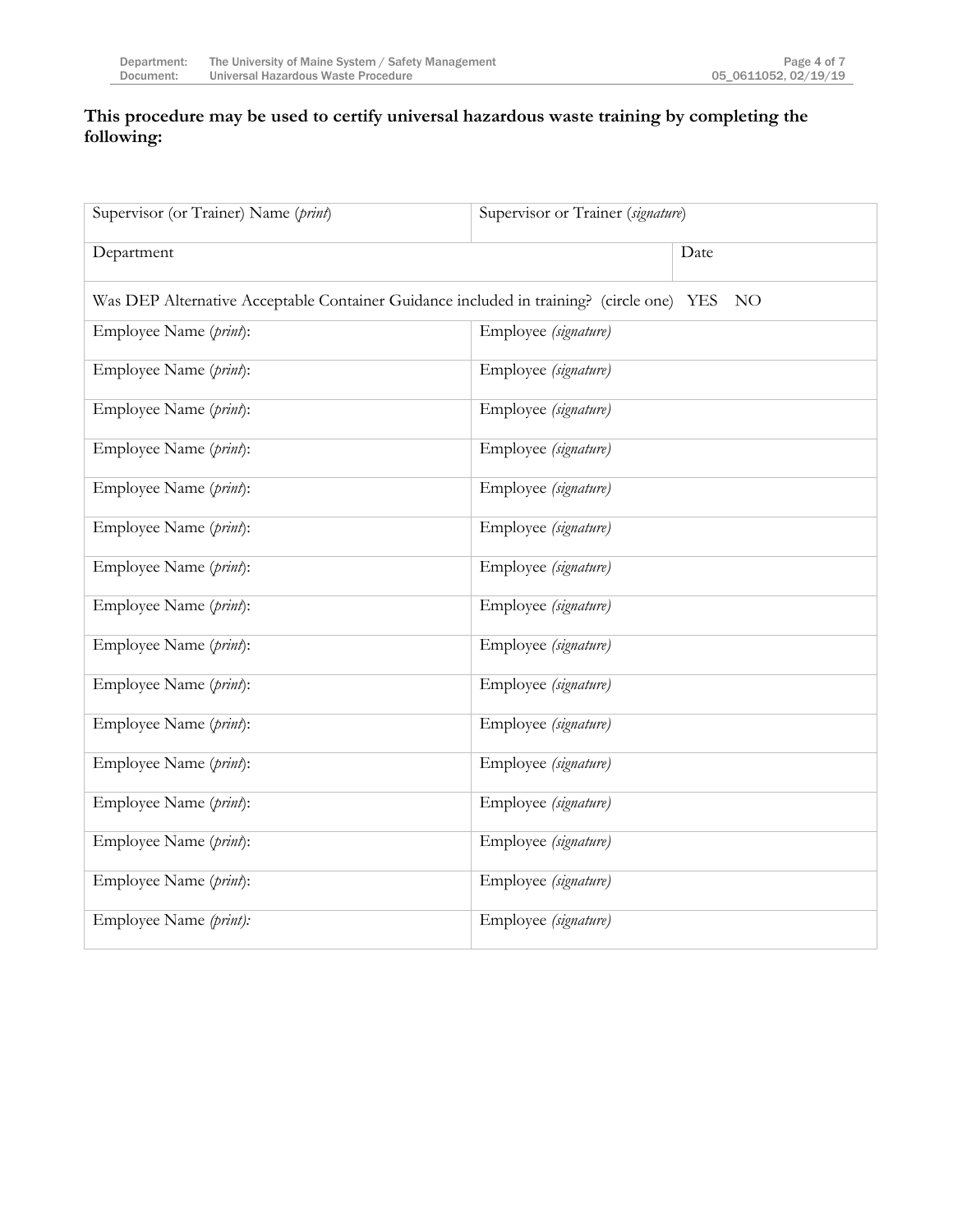Example Labels:

| <b>Universal Waste Lamps</b>                               | Universal Waste Lamps                                      |
|------------------------------------------------------------|------------------------------------------------------------|
| (Caution Contains Mercury)                                 | (Caution Contains Mercury)                                 |
|                                                            |                                                            |
| Accumulation Start Date: _________________                 | Accumulation Start Date: _________________                 |
| Container Full Date: _____________                         | Container Full Date: ______________                        |
|                                                            |                                                            |
| Universal Waste Lamps                                      | <b>Universal Waste Lamps</b>                               |
| (Caution Contains Mercury)                                 | (Caution Contains Mercury)                                 |
| Accumulation Start Date: _________________                 | Accumulation Start Date: _________________                 |
| Container Full Date: _____________                         |                                                            |
|                                                            |                                                            |
|                                                            |                                                            |
| <b>Universal Waste Lamps</b><br>(Caution Contains Mercury) | <b>Universal Waste Lamps</b><br>(Caution Contains Mercury) |
|                                                            |                                                            |
| Accumulation Start Date: _______________                   | Accumulation Start Date: _________________                 |
| Container Full Date: ______________                        | Container Full Date: _____________                         |
|                                                            |                                                            |
| Universal Waste Lamps                                      | <b>Universal Waste Lamps</b>                               |
| (Caution Contains Mercury)                                 | (Caution Contains Mercury)                                 |
| Accumulation Start Date: _____________                     | Accumulation Start Date: _________________                 |
|                                                            |                                                            |
| <b>Container Full Date:</b>                                | Container Full Date: _____                                 |
|                                                            |                                                            |
| Universal Waste Lamps                                      | <b>Universal Waste Lamps</b>                               |
|                                                            |                                                            |
| <b>Accumulation Start Date:</b>                            | <b>Accumulation Start Date:</b>                            |
| <b>Container Full Date:</b>                                | Container Full Date: _____________                         |
|                                                            |                                                            |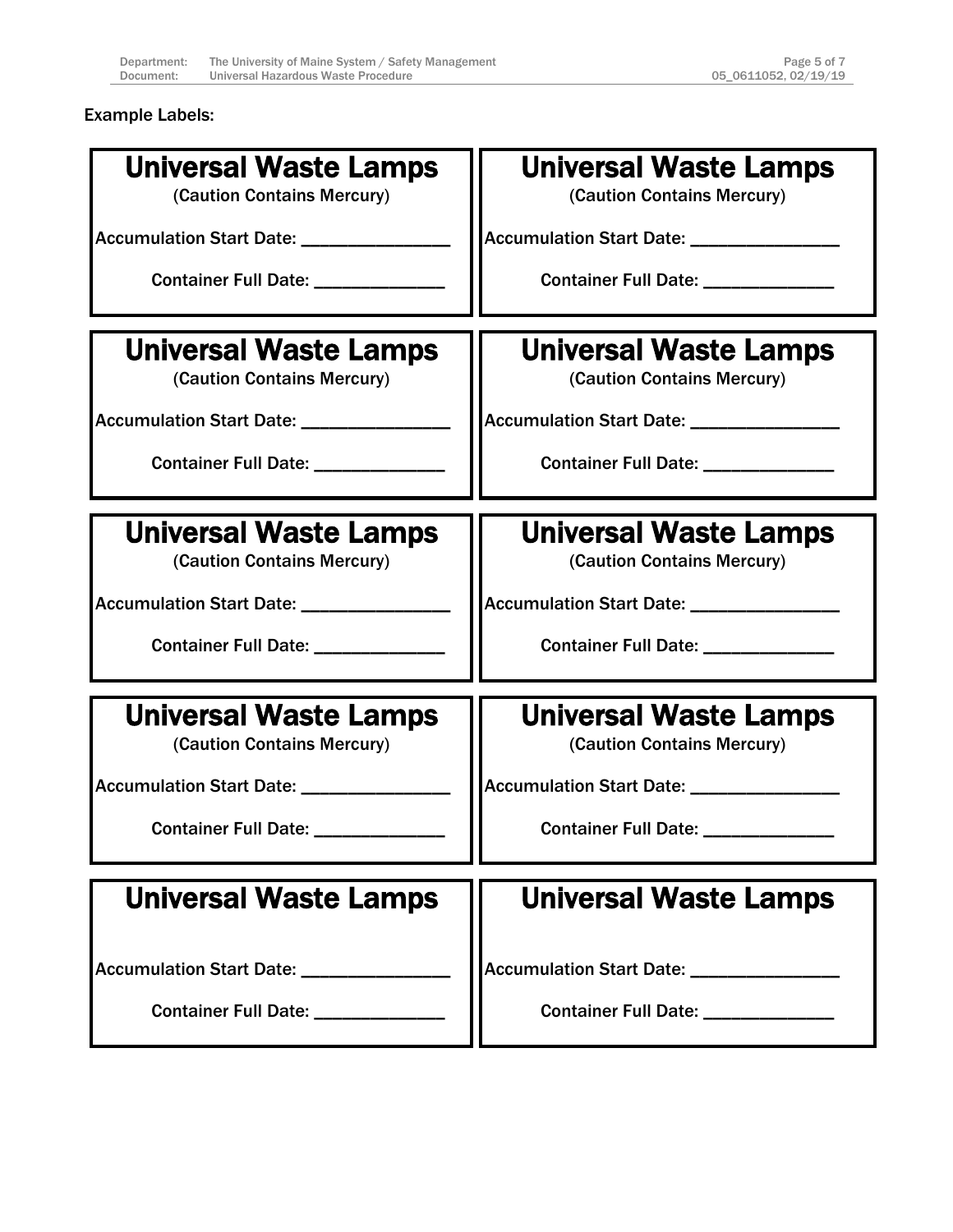| <b>Universal Waste</b><br><b>Cathode Ray Tube</b>                       | <b>Universal Waste</b><br><b>Cathode Ray Tubes</b>                      |
|-------------------------------------------------------------------------|-------------------------------------------------------------------------|
| Accumulation Start Date: _________________<br>Container Full Date: 2000 | Accumulation Start Date: _________________<br>Container Full Date: 2000 |
| <b>Universal Waste</b>                                                  | <b>Universal Waste</b>                                                  |
| <b>PCB Ballasts</b>                                                     | <b>Mercury Devices</b>                                                  |
| Accumulation Start Date: _______________                                |                                                                         |
| Container Full Date: ____________                                       | Container Full Date: ______________                                     |
|                                                                         |                                                                         |
| <b>Universal Waste</b>                                                  | <b>Universal Waste</b>                                                  |
| <b>Mercury Thermostats</b>                                              | <b>Motor Vehicle Switches</b>                                           |
| Accumulation Start Date: _________________                              | Accumulation Start Date: ________________                               |
| Container Full Date: ______________                                     | Container Full Date: _____________                                      |
|                                                                         |                                                                         |
| <b>Universal Waste</b>                                                  | <b>Universal Waste</b>                                                  |
| <b>Oil Based Paint</b>                                                  | <b>Oil Based Paint</b>                                                  |
| Accumulation Start Date: _________________                              | Accumulation Start Date: ________________                               |